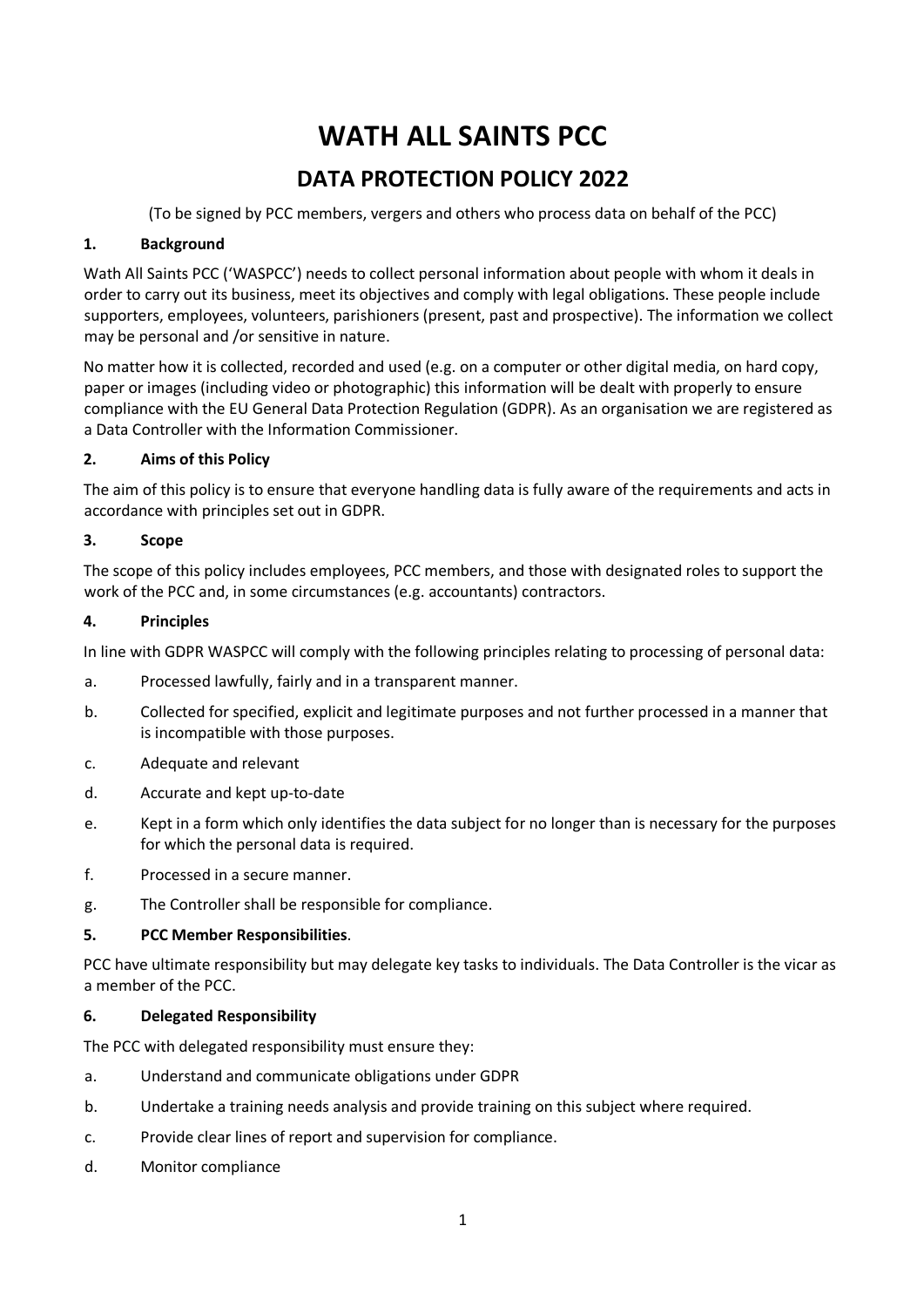- e. Review the policy on a biennial basis.
- f. Produce clear and effective procedures.
- g. Carry our regular checks to monitor and assess new processing of personal data.
- h. Set up computer systems to allow restricted access to certain areas.

#### 7**. Employee and PCC members responsibilities**

Those covered in the scope of this policy must ensure not only that they understand this policy but that they comply with it by:

- a. Observe all forms of guidance about data processing
- b. Understand fully the purposes for which WASPCC collects and uses personal data.
- c. Collect and process appropriate information and only in accordance with the purposes for which it is to be used by WASPPCC to meet its legal/service requirements
- d. Ensure the information is destroyed when no longer required
- e. Be aware of the procedure for dealing with a Subject Access Request (SAR)
- f. Not send any information outside the UK without the authority of the Data Controller.
- g. Understand that breaches of the policy may result in penalties.

#### **8. Distribution Plan**

This policy will be circulated to all new and existing employees, PCC members and those with designated roles; they will be expected to read, understand and sign acceptance of this policy.

#### **9. Procedure**

Any personal and sensitive information will be treated as confidential, used only for the purpose it was intended, stored securely and kept up-to-date where possible.

The following measures will be taken to ensure that personal information kept is accurate:

- Explain why it is needed and how their data is processed.
- By using reminders (Parish magazine, mailings, thank you letters) to people to ask them to check their details.
- By encouraging people to tell us about changes to their details and providing a telephone number, email address and website where changes can be communicated.

Information may take the form of hard (paper) and digital (computer based) copies and includes (but not limited to):

- Registers of those involved with committees and groups
- Personnel records; PCC nomination forms
- Photographs, slides and videos
- Digital media (e.g. USB disc drives, removable memory sticks, website and other social media)
- Gift aid records and bank data
- Lists (parish newsletter, parish register)
- Computerised records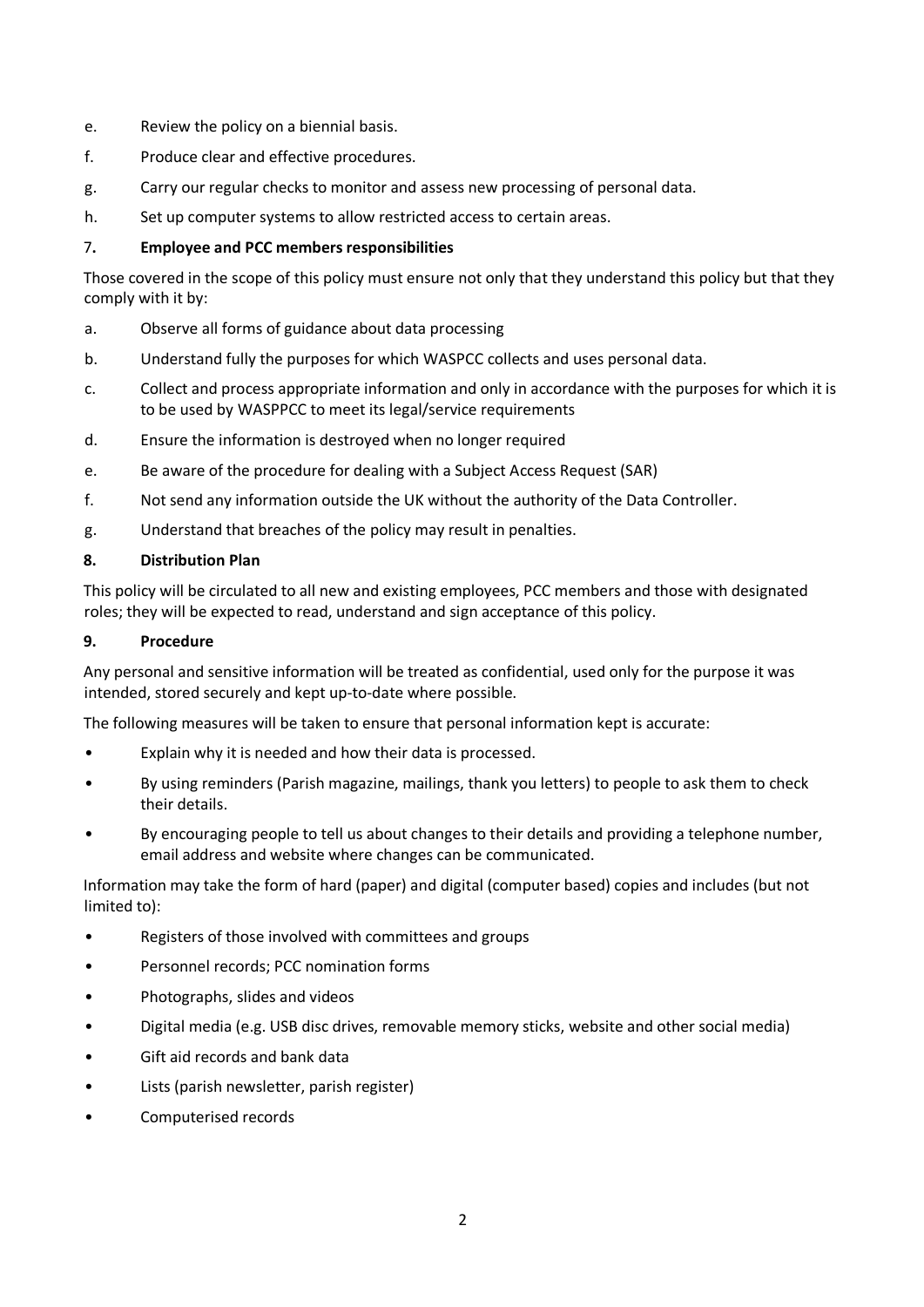#### **10. Data Security**

The organisation will take steps to ensure that personal data is kept secure at all times against unauthorised or unlawful loss or disclosure. The following measures will be taken:

- a. All paper copies covered within the scope of this policy will be stored in a locked filing cabinet or cupboard with restricted access; on no account will paper records be left in the vestry or other public places.
- b. Passwords must be kept strictly confidential.
- c. Electronic records will be stored on PCs/ laptops with appropriate virus guards. Personal data to be emailed will be password protected.
- d. If data is to be taken offsite electronically files must be transported on a password protected encrypted data stick.
- e. Use of shredder for all data to be disposed of.
- f. If leaving the computer unattended with personal data on the screen, the PC will be put in password-protected mode.
- g. Report any breaches in this policy as soon as they occur to the Data Controller who will decide on what action will be taken.

#### **11. Identifying Data Breaches**

In accordance with ICO guidance data breach is defined as a breach of security leading to accidental or unlawful destruction, loss ,alteration, unauthorised disclose of, access to, personal data. This includes breaches that are the result of both accidental and deliberate causes.

Personal data breaches can include:

- Access to data by an unauthorised third party
- Deliberate or accidental action (inaction) by a data controller
- Sending personal data to an incorrect recipient
- Computing devices containing personal data being lost stolen
- Alteration of personal data without permission

On notification of a possible or actual data breach the Data Controller will take steps to stop the breach if still happening, assessment of the severity of the breach and plans about rectification. The Data Controller may decide a report to the ICO is necessary. A decision should also be taken as to whether to notify the data subject of the breach.

#### **12. Subject access Request**

Anyone whose personal information we process has the right to know:

What information we hold

How we process it

What we are doing to comply with GDPR

Any person wishing to exercise this right should notify the Data Protection Officer, Mr Jonathon Henthorn via email at gdpr@wathparishchurch.co.uk orby post C/o The vicarage, Church Street, Wath-upon-Dearne Rotherham South Yorkshire S63 7RD.